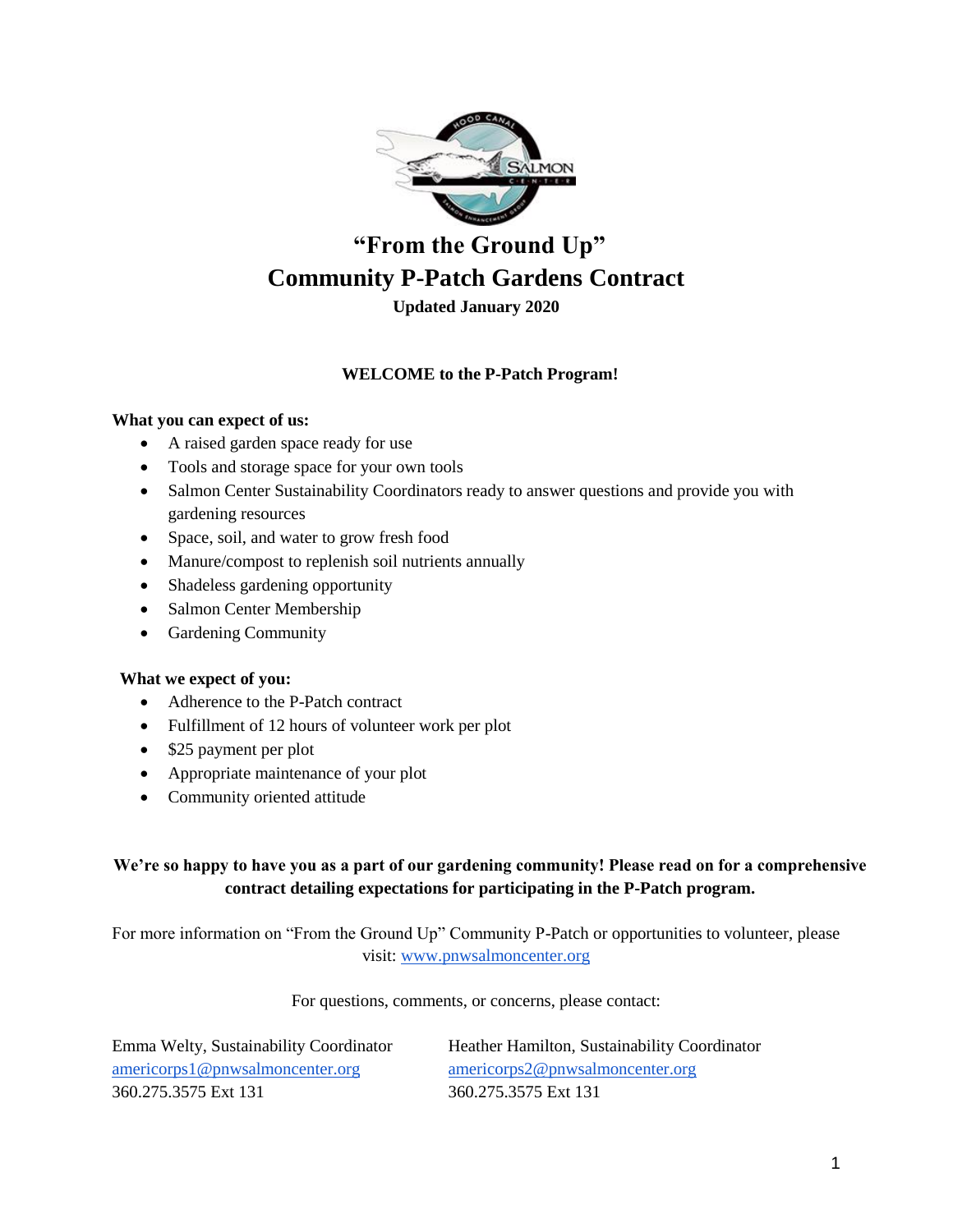## **\*PLEASE READ THROUGH THE FOLLOWING CONTRACT AND SIGN IN APPROPRIATE LOCATIONS TO FULLY AGREE TO TERMS\***

### **Section 1: GENERAL TERMS**

Article A: P-Patch plot rental maximum allowance is **two (2)** per household.

- B: Annual renewal: Plot holders must renew their garden space annually. P-Patchers will be contacted in January of the new year to renew their lease. If P-Patchers do not express interest in renewing their plot by date given by the Salmon Center Sustainability Coordinators, their plot will be given to another participant.
- C: Attendance at the start of season orientation is mandatory for all participants.
- D: Plots must be cleared and cleaned at the end of the growing season, **November 15th.** All dead plants, weeds, and structures must be removed. Plot must be covered with manure, leaves, and cardboard (provided by the Salmon Center).
- E: Gardeners will have access to a communal tool shed. It is the gardeners' responsibility to help maintain the shared tools and to secure the communal tool shed when finished (Lock Code: 0401).
- F: Plot holders must complete **12 hours** of volunteer service **per plot** for the Salmon Center, see below.

#### **Initial here: \_\_\_\_\_\_\_\_\_\_\_\_\_\_\_**

#### **Section 2: P-PATCH COMMUNITY WORK**

Each gardener agrees to support the Salmon Center by doing their fair share of common work to help make this community garden successful.

Article A: P-Patch gardeners are required to complete a **minimum of 12 hours (1 plot)** or **24 hours (2 plots)** of community volunteer service between **February 1st – December 31st .**

B: P-Patchers must complete a **minimum of 4 hours** per plot in the U-Pick gardens. Additional hours can be obtained through other Salmon Center programs and volunteer opportunities, or more time in the U-Pick garden.

i. Examples of activities in the garden include: weeding and watering of P-Patch common areas and U-Pick gardens, turning compost pile each week, seasonal garden events, etc. ii. P-Patchers will be added to the Salmon Center volunteer contact list and alerted to upcoming volunteer opportunities. Please check your email to receive volunteer updates.

- C: The P-Patch year will be organized in trimesters. You are encouraged to complete **4 hours (1 plot)** or **8 hours (2 plots) every trimester** to assure you reach your total required hours.
- D: Volunteer work must be done in the collective areas of the P-Patch, the U-Pick garden, or the Salmon Center in general. Any work done inside an individual P-Patch plot **does not** count towards your total hours.
- E: Completing, recording, and reporting hours are the plot holder's responsibilities. In order for hours to be counted, they **must** be recorded on a Salmon Center Volunteer log sheet (located in the main office AND P-Patch shed) **as well as** the P-Patch hour log (located in the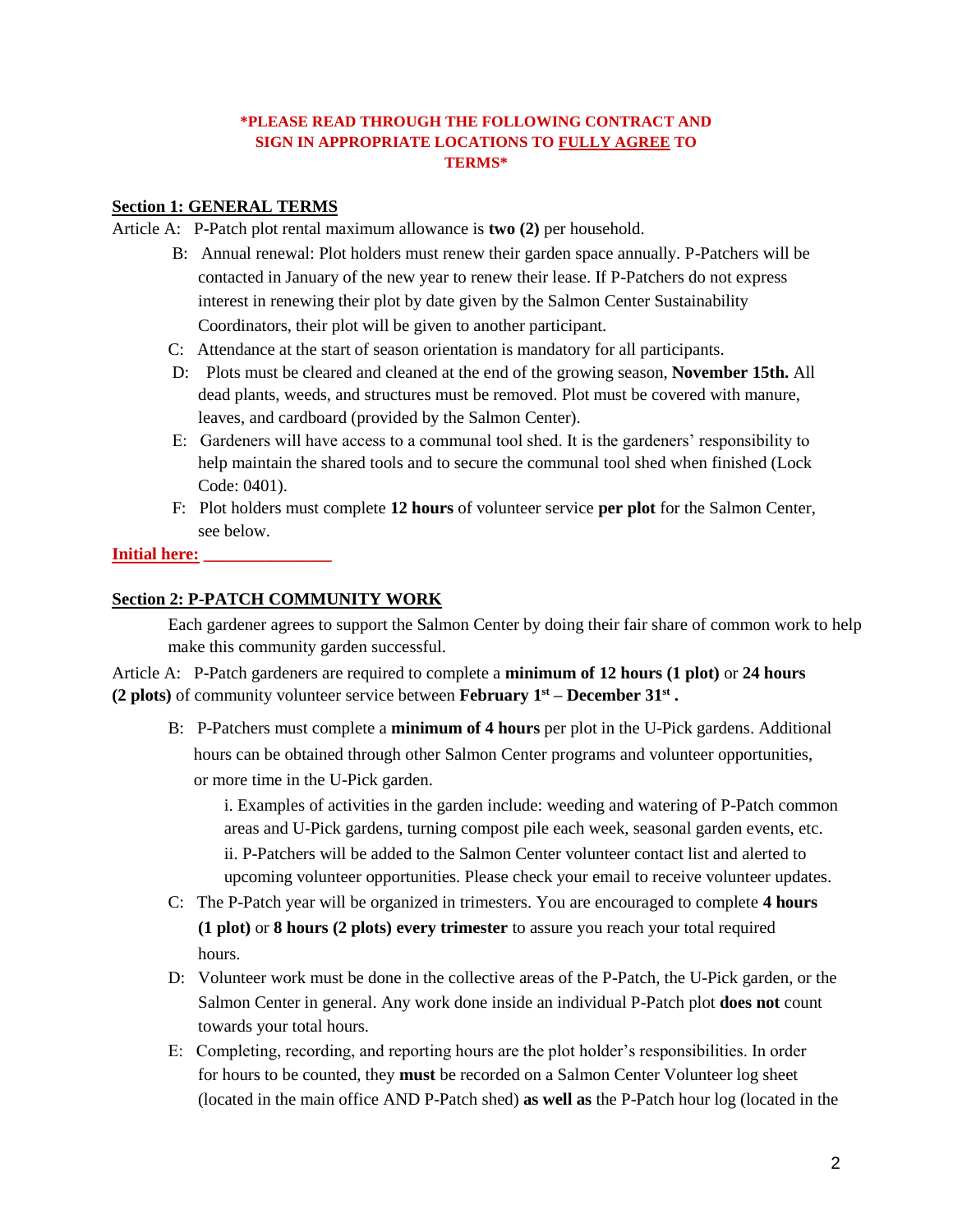P-Patch shed) to qualify.

- F: The P-Patch does not accept other forms of payment in lieu of community hours.
- G: If volunteer hours are **not** completed by December 31<sup>st</sup>, the plot holder will not be invited to participate in the P-Patch program the following season.

### **Initial here: \_\_\_\_\_\_\_\_\_\_\_\_**

### **Section 3: GARDENING**

Article A: Organic methods only. NO synthetic chemicals including: pesticides, insecticides, herbicides, weed killers, and fertilizers.

- i. Organic fertilizers are allowed (compost, fish meal, composted manure, lime, etc). See attached list of allowed and prohibited materials.
- B: Records of all materials or seeds/starts must be presented to Sustainability Coordinators prior to use.
	- i. All applied soil and soil amendments must be recorded in P-Patch plot file. Provide Sustainability Coordinators with a **receipt copy** of the item applied as well as a  **picture of the item or the item itself** before use.
	- ii. All seeds and plant starts must be recorded in P-Patch plot file. **Seed packets, stake labels**, **AND** their **receipts** must also be turned in to Sustainability Coordinators for copies to be made and filed **before planting**.
	- iii. **Please note: Documentation is necessary to keep us within USDA organic certification compliance.**
- C: Appropriate gardening and maintenance of the assigned garden space is the plot holder's responsibility. Garden space is defined as a raised garden plot.
	- i. Active gardening reflects seasonality (i.e. fall cleanup, winterization by November 15th , spring weeding and planting, summer maintenance, harvesting, etc).
	- ii. Should the P-Patch plot not be planted within a reasonable period of time, the plot holder will be contacted by the Sustainability Coordinators to determine if they still desire the space.
- D: If vacations of more than one week or other circumstances prevent the plot holder from caring for the plot space, they must arrange for someone else to care for it in a way consistent with P-Patch standards. Sustainability Coordinators must be notified of such arrangements.
- E: Please keep garden pathways surrounding garden plots safe, level, tidy, clear of weeds, and free of obstacles. Contents within the P-Patch plots should not extend beyond the raised bed perimeters.
- F: There is no garbage service. All garbage is to be taken to the dumpster at the North end of the Salmon Center property by the large barn.
- G: Compostable items (weeds, crops) **must** be disposed of in the P-Patch compost bin; see instructions on bin.

#### **Initial here:**

#### **Section 4: STRUCTURES**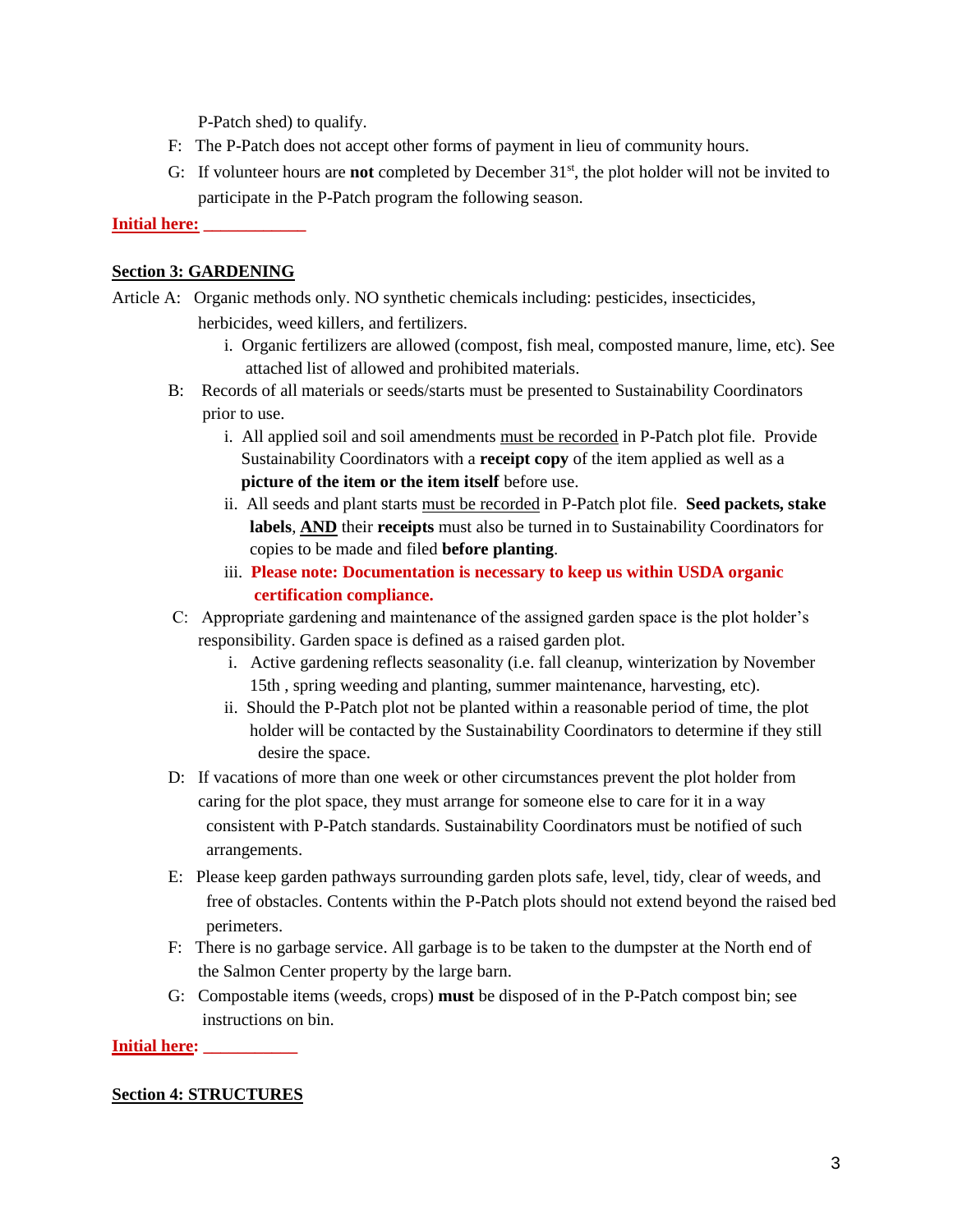- Article A: Fences: If the plot holder feels there are conditions that warrant an individual fence or enclosure, the plot holder must adhere to the following criteria:
	- i. Height for perimeter plot fencing is limited to 3'; exceptions allowed only with Salmon Center Sustainability Coordinator approval.
	- ii. For the safety of gardeners, visitors, and wildlife, the fence must be: placed within the perimeter of the plot; securely and safely built, without infringing upon any pathway or neighboring plot; must not pose potential harm to others.
	- iii. You build it, you remove it.
	- B: Locks, or anything that gives the visual impression of a lock, are not allowed.
	- C: Tires, railroad ties, and treated lumber are not allowed.
- **Initial here: \_\_\_\_\_\_\_\_\_\_\_**

## **Section 5: PLANTS**

Article A: Tall plants and trellises that support them must not shade neighboring plots.

- B: No trees (including fruit) or large shrubs allowed in plots.
- C: Keep invasive, vining, and spreading plants (including squash) confined to your assigned garden plot. Consult Sustainability Coordinators if you have concerns/questions about whether a plant is invasive.
	- i. Sustainability Coordinators and Salmon Center staff reserve the right to retrain or trim plants that impede walkways or another plot holders access to their plot.
- D: Plot holder must process the plant material generated within their assigned space (compost, bury, or remove plant waste).

## **Initial here: \_\_\_\_\_\_\_\_\_\_\_**

## **Section 6: WATER**

- Article A: Service is turned off near the first frost date, remains off for the winter months, and is turned back on in the spring near the last frost date.
	- B: Please water responsibly (contact Sustainability Coordinators for resources).
	- C: Treat hoses carefully and report leaks.
	- D: Sprinklers & drip systems:
		- i. Gardener must be present while water is in use.
		- ii. Must not affect other plots.
	- E: Never water others' garden spaces without permission.

**Initial here: \_\_\_\_\_\_\_\_\_\_\_**

## **Section 7: UNMAINTAINED PLOT**

Article A: If a plot is not maintained in accordance with P-Patch standards, Sustainability Coordinators will contact the plot holder three times to solve the issue. If plot remains unmaintained after the third notice, the garden space will be reassigned.

**Initial here: \_\_\_\_\_\_\_\_\_\_\_**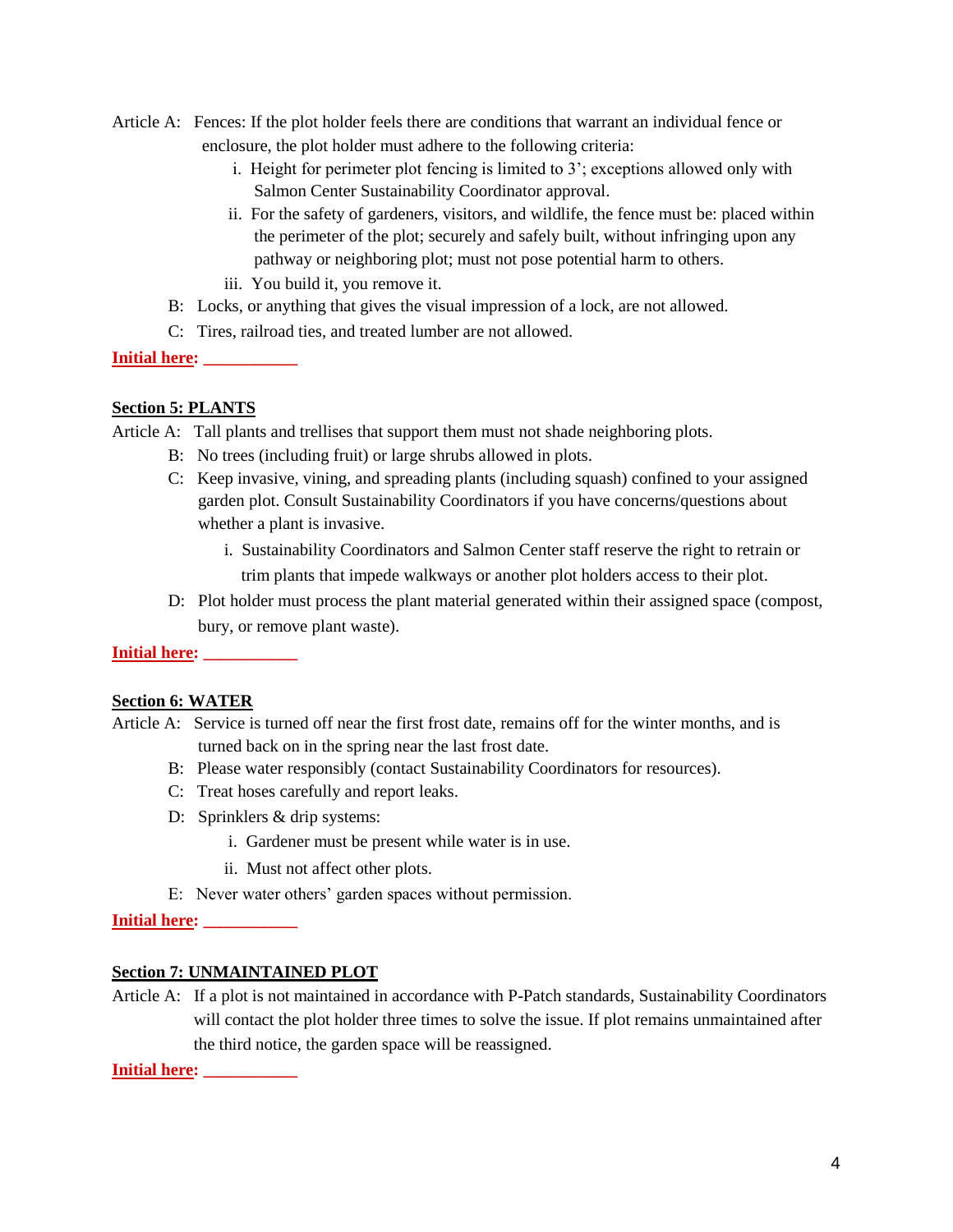#### **Section 8: PLOT TURNOVER**

Article A: Plot holder may not transfer their garden space to another plot holder.

- B: Plot holders may not permanently work in other people's plots.
- C: Co-Gardeners are allowed. However, the second gardener can only become the primary plot holder if they become a member of the Salmon Center and sign the P-Patch Contract.
- D: If the plot holder no longer wants the plot:
	- i. Please contact Sustainability Coordinators if you will be moving, taking an extended vacation, or otherwise will be unable to care for your plot.
	- ii. Plot holder must notify and establish a timeline for turnover with the Sustainability Coordinators.
	- iii. Plot holder must leave the garden space in reasonable condition. They must remove all structures and other non-plant materials unless arrangements are made with Sustainability Coordinators.

**Initial here: \_\_\_\_\_\_\_\_\_\_**

#### **Section 9: BEING A CONSIDERATE COMMUNITY GARDENER & PROHIBITED ACTIVITIES**

- Article A: The Salmon Center P-Patch is a public space. Respectfully welcome visitors to the garden.
	- B: Conflict resolution:
		- a) Use common courtesy and resolve differences with fellow plot holders in a neighborly way. Usually a solution is within reach.
		- b) Refer your grievances to Sustainability Coordinators if you are unable to resolve differences.
	- C: Prohibited activities in the P-Patch gardens include:
		- i. The sale of produce or flowers except in the case of a P-Patch fundraiser
		- ii. Conducting personal commerce in any P-Patch area
		- iii. Utilization of paid labor to perform plot maintenance on an ongoing basis
		- iv. Unsupervised children
			- Supervised children are welcome in the garden! Closely supervise your children; help them learn respect for gardening and boundaries.
			- Children using tools in the garden must be under direct and constant supervision of a parent or responsible adult. "Direct" means to be within sight and voice distance.
		- v. Overnight camping
		- vi. Use of loud radios
		- vii. Theft of plants, produce, or property
		- viii. Destruction of property
		- ix. Sexual misconduct
			- x. Smoking
		- xi. Possession, sale, or use of illegal drugs
		- xii. Possession of firearms or other weapons
		- xiii. Harassment of any member of the public, plot holder, or staff
		- xiv. Any conduct that unreasonably interferes with other people's use of the P-Patch
		- xv. Improper use of water fixtures (e.g., no bathing, shampooing, or washing clothes)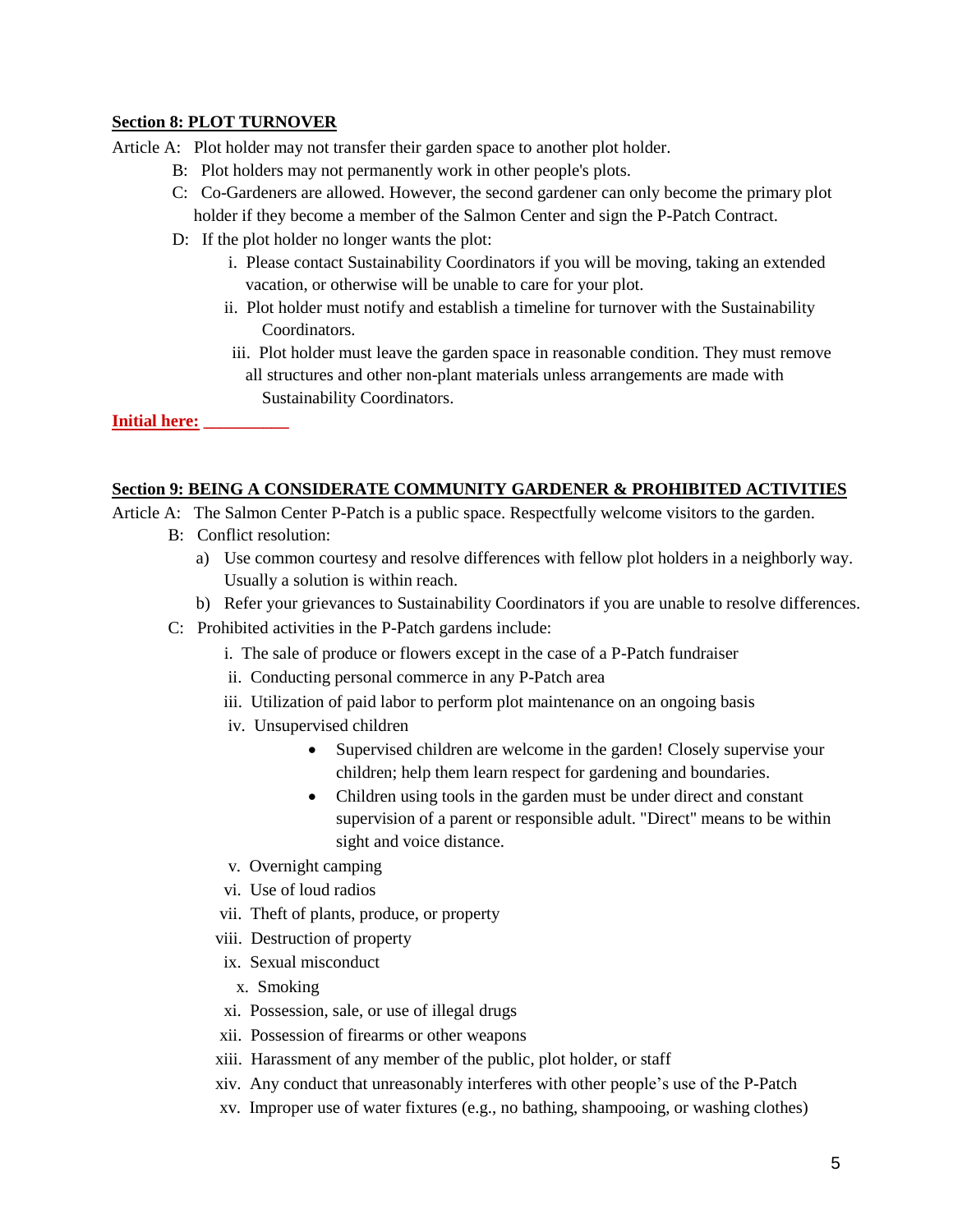- xvi. Engaging in disruptive/ unsafe behavior that disturbs others in the garden
- xvii. Spitting, urinating, or defecating (except in designated restroom fixtures)
- xviii. Unleashed and/or aggressive dogs
	- Well-mannered, leashed dogs are allowed within your own garden space, unless complaints are received. Please scoop and remove poop.
	- xix. Burial of deceased pets or other animal remains
	- xx. Posting political signage in individual or communal areas of the P-Patch
- D: Prohibited activities apply to all plot holders and visitors. Please share our standards with visitors you bring to the P-Patch.
- E: Non-compliance with P-Patch standards will result in disqualification from further participation in the P-patch program.

**Initial here:** 

#### **Section 10: ACCOMODATIONS**

- Article A: Gardeners may make a request for a reasonable accommodation to the P-Patch program based on a disability. For more information please contact Sustainability Coordinators.
	- B: Sustainability Coordinators may grant exceptions for volunteer hours based on personal hardship and circumstances (i.e. personal or family illness, death of a family member). If this is the case and you feel that you cannot complete your hours by December 31st, please make arrangements with the Sustainability Coordinators before **October 1st**.

**Initial here: \_\_\_\_\_\_\_\_\_**

#### **Section 11: IMPORTANT DATES & DEADLINES**

Please put these dates in your personal calendar. You are accountable for meeting **all** of the deadlines outlined below:

**January 15:** Sustainability Coordinators will reach out to P-Patchers to renew plots **March (TBD):** P-Patch orientation meeting (mandatory for new *and* continuing gardeners) **May 31st:** Deadline to complete 4 hours (1 plot) or 8 hours (2 plots) of community service **August 31st:** Deadline to complete 8 hours (1 plot) or 16 hours (2 plots) hours of community service

**October 1:** Let Sustainability Coordinators know if you cannot complete volunteer hours due to personal hardship or other extenuating circumstances (i.e. illness, family death). **November 15:** Plots must be cleared and winterized

**December 31:** Deadline to complete 12 hours (1 plot) or 24 hours (2 plots) of community service **Initial here: \_\_\_\_\_\_\_\_\_**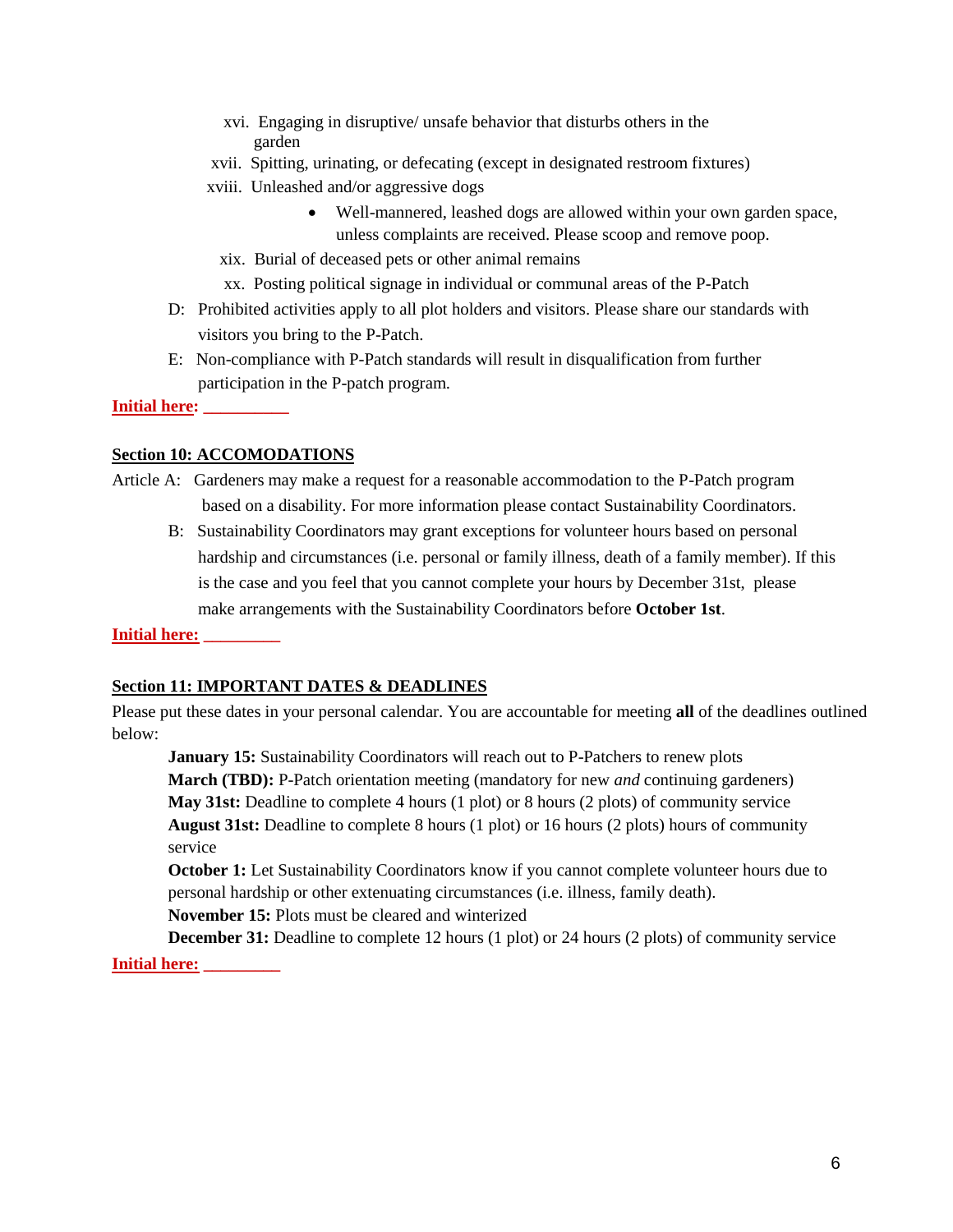## **List of Allowed and Prohibited Materials**

## **THIS LIST IS NOT ALL-INCLUSIVE. SEE SALMON CENTER SUSTAINABILITY COORDINATORS FOR APPROVAL OF ALL PRODUCTS.**

- **Allowed** *(only after filing receipt and appropriate documentation with Sustainability Coordinators)*
	- Certified Organic fertilizers
		- Compost, fish meal, composted manure, lime
	- Seeds or plant starts with USDA Organic Seal on packet or plant stake label
	- USDA Certified or OMRI-listed soil
	- Newspaper or cardboard **without** colored ink. Shipping stickers and tape must be removed
	- Certified organic Sluggo (check with Salmon Center Sustainability Coordinators)
	- Leaf mulch provided by Salmon Center
	- The following labels designate an item as Certified Organic:



## ● **Prohibited** *(non-negotiable)*

- **Any product that has not been approved by Sustainability Coordinators**.
- Non-organic seeds
- Non-organic fertilizer, herbicide, or insecticide
- Non-organic straw
- Non-organic soil
- Tires
- Railroad ties
- Treated lumber
- Ash from manure burning
- Arsenic
- Calcium chloride
- Lead salts
- Tobacco Dust
- Sodium nitrate